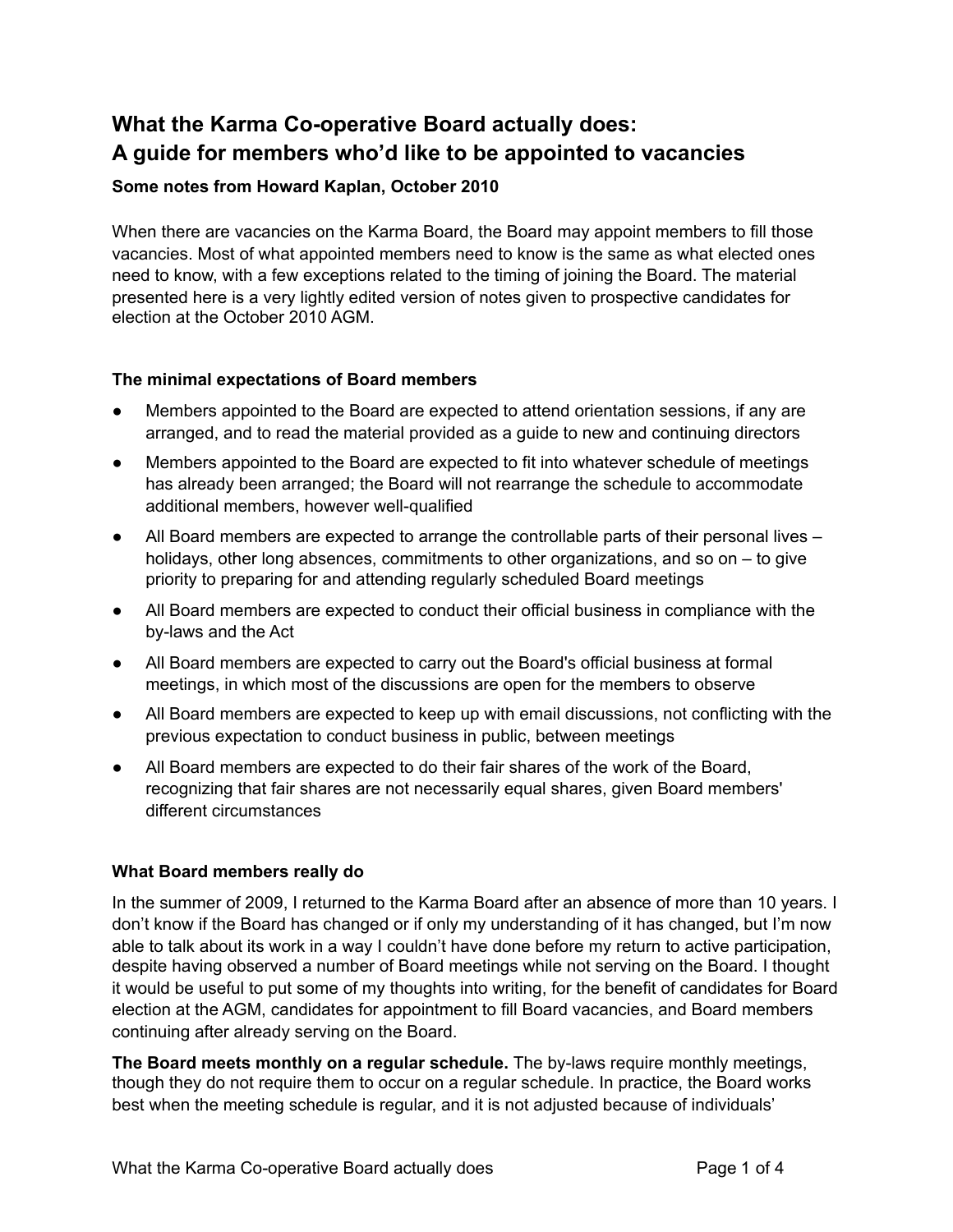holidays or other commitments. Currently, the schedule is to meet at 7pm on the first Monday of every month, unless that Monday is a holiday, in which case the meeting is delayed by one week to the following Monday. The meetings last about 3 hours.

**The Board is a decision-making body.** This is the part of its role that's most obvious to anyone observing Board meetings. It's also the part mentioned in the by-laws, which specify the way that Board members hold meetings and cast votes. Proposals are brought to the Board, the Board discusses them, and the Board adopts, modifies, defers, refers, or rejects such proposals. The Board also decides how decisions will be made: will the Board make them, or will they delegate some decisions to the staff, committees, or officers? That is, while the Board is ultimately responsible for the entire direction of the co-operative, it chooses which parts of that direction to delegate away.

**The Board consists mostly of officers.** Outside of formal Board meetings, directors acting in the role of directors have no individual authority to do much beyond gather and share information. However, the Board often needs to delegate authority to individual directors, and the primary mechanism for doing that is by making them officers. Just as committees have mandates, officers have position descriptions that define the work which the Board has delegated to them. Given the current complexity of Karma, the size of the Board, and the lack of much civil service to whom to delegate tasks, the Board tends to make most of its members officers, with varying degrees of responsibility to operate independently. The by-laws give the Board the right to appoint the President, Vice-President, Secretary, Treasurer, and whatever other officers it requires. The by-laws also give the Board's the right to remove officers who cannot perform their roles properly, though the Board does not always accept this responsibility.

**The Board is its own civil service.** Most of the proposals brought to the Board and most of the matters referred by the Board involve its own members, in their roles as officers or committee liaisons. There are committees to which the Board can delegate specific tasks, such as conducting new member orientation or maintaining the web site, with little further involvement by the Board's own members. Also, some proposals are brought to the Board by the General Manager. However, the majority of proposals originate with Board members themselves. Furthermore, whenever the Board needs information analyzed to help itself make better decisions, that analysis is almost always performed either by its own members or by committees (such as Finance or Building) where its members play key roles. However, the Board needs more than analysis: it also needs clearly stated resolutions and accompanying documents, so there can be no question what decisions the Board made at its formal meetings. These resolutions and documents cannot be effectively prepared during a Board meeting; they need to be prepared prior to the meeting though possibly amended at the meeting. Preparation of such documents is another civil service role that the Board members usually must perform for themselves.

**The Board communicates by telephone and email.** For Board members to work effectively, they need to share documents and ideas between meetings, especially to refine ideas for formal adoption at meetings. For two-person conversations, the phone remains effective, as it has been for over a century. Currently, for conversing in larger groups or for sharing documents, the only efficient way to do this is by email, though the Board sometimes looks at other internetbased alternatives. Whenever a Board member declines to use these technologies, it interferes with the efficiency of the whole Board and tends to isolate that member from the rest of the directors.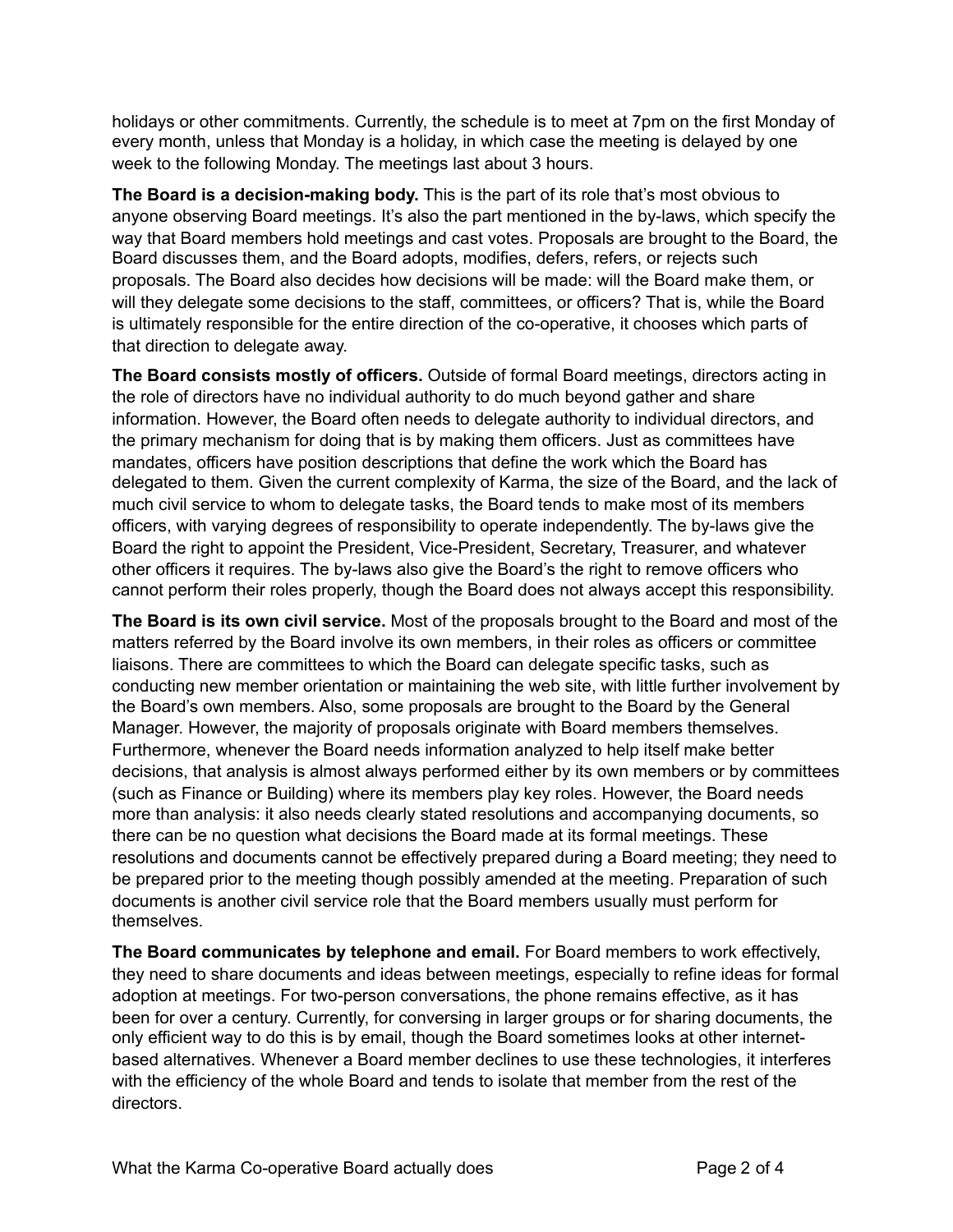**The Board participates in undeclared projects.** It is obvious that the Board oversees projects such as major renovations. It is less obvious that much of the Board's work consists of activities that ought to be considered projects. A project should be an organized package of activity; it usually won't be successful unless it is organized in advance and managed when it happens. For example, a Board meeting itself is a project that should be more than the sum of what individual directors or committees independently ask to have on its agenda. Someone needs to anticipate the agenda a month in advance, review what's likely to be on it, and ensure that someone organizes and distributes the material needed to intelligently discuss each proposed agenda item. If directors don't have this material until the meeting itself, or they receive it only one or two days in advance, they can't bring their best judgment to bear on those issues. The process of anticipating the agenda and working to make it successful is much more like project management, a subject not addressed at all in the by-laws, than like chairing a meeting, which is addressed.

**For some purposes, the Board members need to establish a hierarchy.** When Board members formally discuss and vote on a proposal, they must exercise their independent judgment. No member can be removed from the Board for voting against the majority, the way a Member of Parliament can be removed from caucus for voting against the party leader. Nonetheless, there are some circumstances in which Board members can be directed by other ones. In particular, when the Board members act as their own civil service, it is legitimate and often necessary for one member to report to another, or at least to defer to another, so documents and analyses can be created appropriately. For example, if the Board is revising the Member Handbook, the head of that project should be able to assign other directors to review appropriate sections, to show them how to revise inadequate work, to remove them from the project if they cannot produce adequate work, and to impose a consistency of style on the final product. Of course, for this to happen, the Board must appoint project heads with the competence to make such decisions, but first the Board must realize that making such appointments is a legitimate way of organizing some of its work.

The Board cannot function well without leadership. It's fairly obvious that the Board needs a chair, but chairing a meeting is a technical skill distinct from defining a vision and motivating the Board to pursue it. To define a vision is not the same as to impose one from the top: a vision will be successful only if it is based on what the individual directors want the Board to accomplish. However, without appropriate leadership, directors may not see how their individual interests fit into a larger, coherent picture that will enhance, rather than interfere with, the chances of their interests also being considered. There is no contradiction between, on the one hand, the democratic ideals that Karma is a co-operative where all members and all directors have equal votes at their respective meetings and, on the other hand, the Board's following leadership in the pursuit of specific goals. This does not mean that everything needs to be in the hands of one ultimate leader; there will be different individuals providing leadership in different areas. However, the Karma Board must not be afraid of leadership.

**Board members have a heavy workload.** The visible part of attending Board meetings takes about three hours per month, but each director also takes two or three hours per month between meetings reading minutes, reading reports, and otherwise preparing for these meetings by reading what other people have written. In addition, participation in committees and service as an officer (these often overlap) ordinarily occupy at least six hours per month, and they can occupy much more when a director has the time and inclination. Under the current